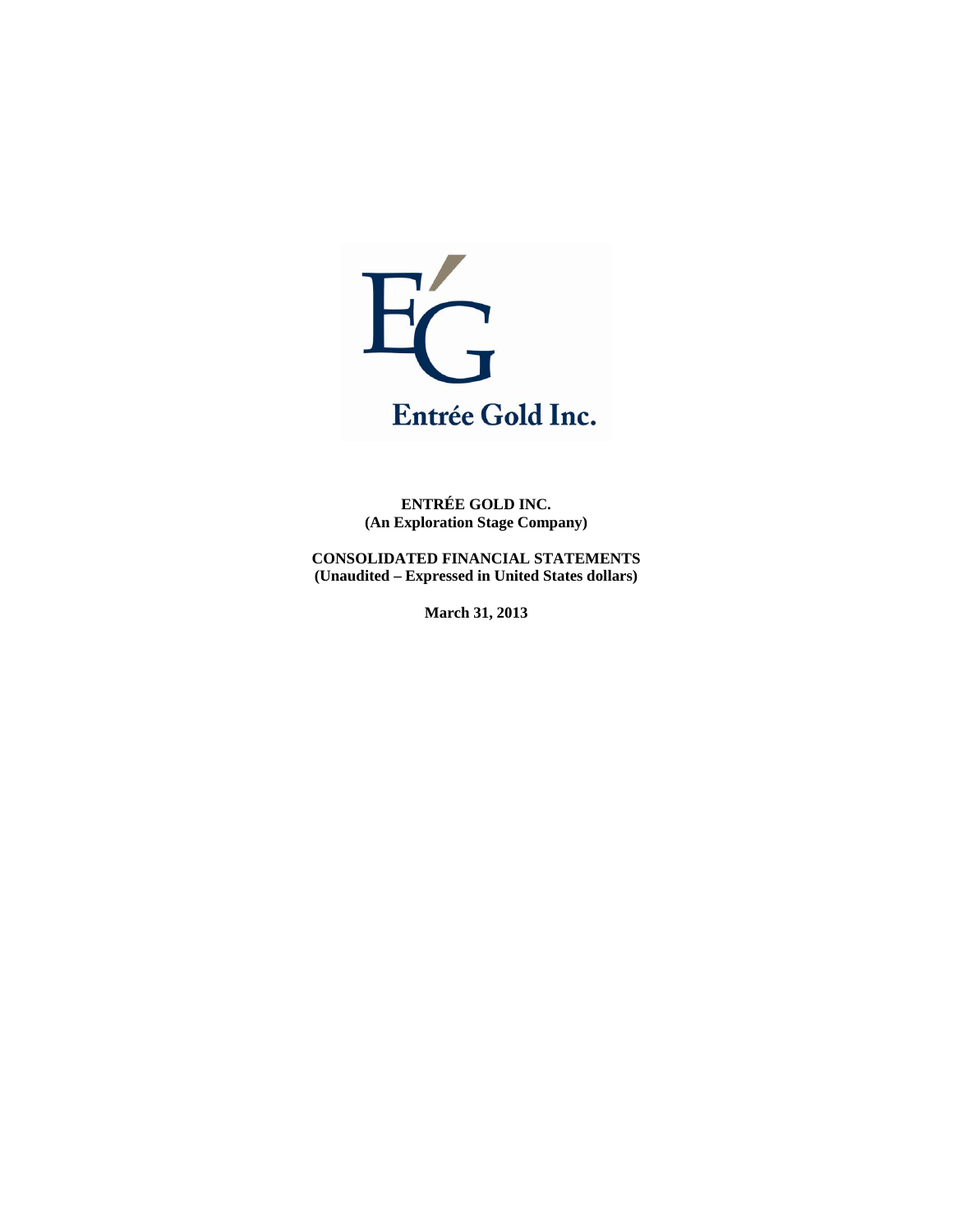(An Exploration Stage Company) CONSOLIDATED BALANCE SHEETS (Unaudited - Expressed in United States dollars)

|                                                                                                                                            |                           | March 31,<br>2013 | December 31,<br>2012 |
|--------------------------------------------------------------------------------------------------------------------------------------------|---------------------------|-------------------|----------------------|
| <b>ASSETS</b>                                                                                                                              |                           |                   |                      |
| <b>Current</b>                                                                                                                             |                           |                   |                      |
| Cash and cash equivalents (Note 4)                                                                                                         | \$                        | 55,107,941        | \$<br>4,255,508      |
| Receivables                                                                                                                                |                           | 194,751           | 223,722              |
| Prepaid expenses                                                                                                                           |                           | 634,444           | 779,605              |
| Total current assets                                                                                                                       |                           | 55,937,136        | 5,258,835            |
| Equipment (Note 6)                                                                                                                         |                           | 500,907           | 539,567              |
| Mineral property interests (Note 7)                                                                                                        |                           | 51,515,439        | 57,616,924           |
| Reclamation deposits                                                                                                                       |                           | 606,155           | 606,155              |
| Other assets                                                                                                                               |                           | 112,667           | 152,049              |
| <b>Total assets</b>                                                                                                                        | \$                        | 108,672,304       | \$<br>64,173,530     |
| <b>LIABILITIES AND STOCKHOLDERS' EQUITY</b>                                                                                                |                           |                   |                      |
| <b>Current</b>                                                                                                                             |                           |                   |                      |
| Accounts payable and accrued liabilities                                                                                                   | $\boldsymbol{\mathsf{S}}$ | 817,861           | \$<br>559,579        |
| Loans payable to Oyu Tolgoi LLC (Note 8)                                                                                                   |                           | 5,712,597         | 5,563,657            |
| Deferred revenue (Note 9)                                                                                                                  |                           | 39,417,092        |                      |
| Deferred income tax liabilities                                                                                                            |                           | 9,425,245         | 9,722,384            |
| <b>Total liabilities</b>                                                                                                                   |                           | 55,372,795        | 15,845,620           |
| <b>Stockholders' equity</b>                                                                                                                |                           |                   |                      |
| Common stock, no par value, unlimited number authorized, (Note 10)<br>146,734,385 (December 31, 2012 - 128,877,243) issued and outstanding |                           | 177,065,075       | 167,428,814          |
| Additional paid-in capital                                                                                                                 |                           | 19,683,244        | 18,672,864           |
| Accumulated other comprehensive income (Note 13)                                                                                           |                           | 2,669,821         | 3,253,019            |
| Accumulated deficit during the exploration stage                                                                                           |                           | (146, 118, 631)   | (141, 026, 787)      |
| Total stockholders' equity                                                                                                                 |                           | 53,299,509        | 48,327,910           |
| Total liabilities and stockholders' equity                                                                                                 | \$                        | 108,672,304       | \$<br>64,173,530     |

## **Nature and continuance of operations** (Note 1)

 **Commitments** (Note 15)

 **Subsequent events** (Note 17)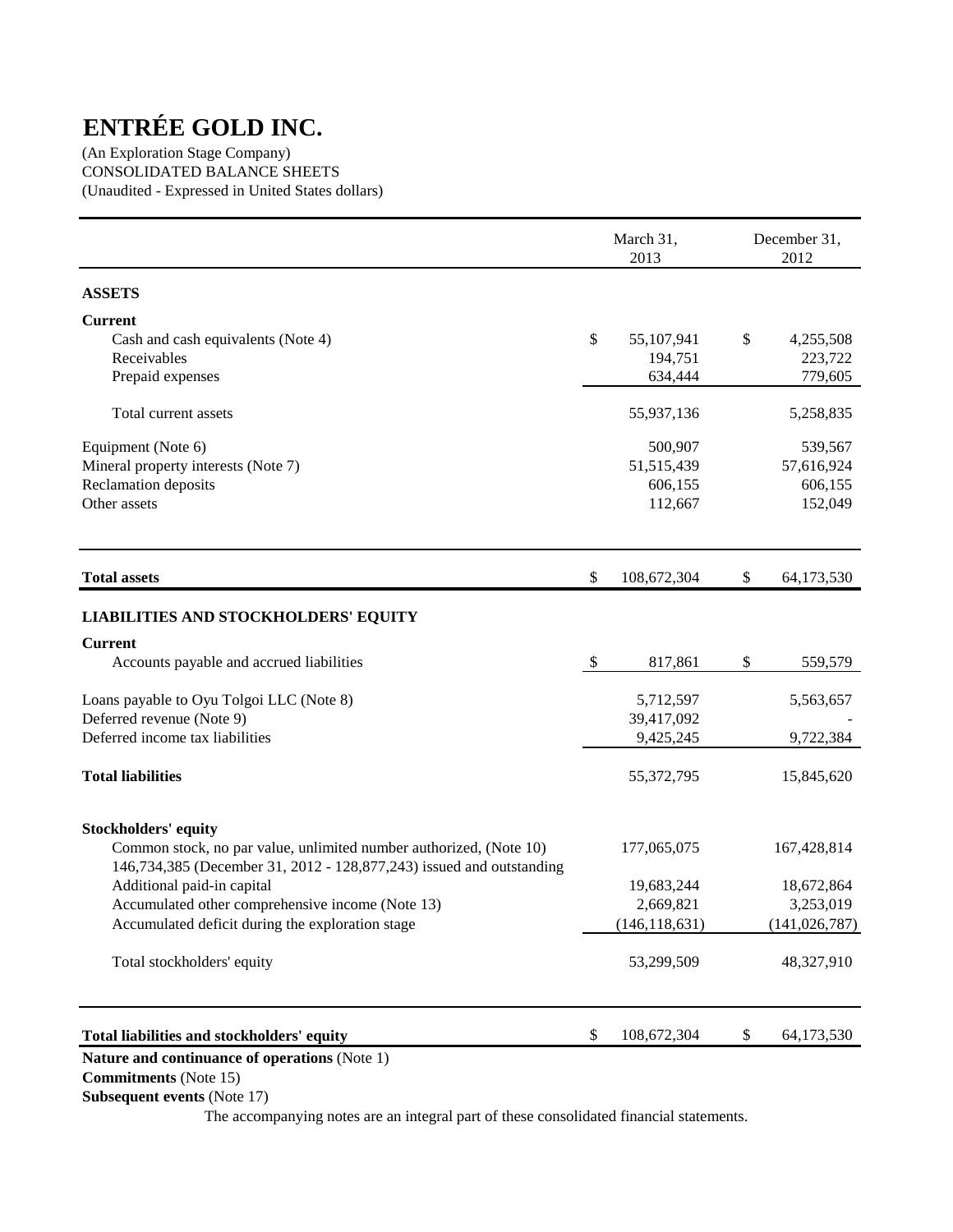(An Exploration Stage Company)

CONSOLIDATED STATEMENTS OF OPERATIONS AND COMPREHENSIVE LOSS

(Unaudited - Expressed in United States dollars)

|                                                      | Three Months<br>Ended<br>March 31,<br>2013 |                  |               | Three Months<br>Ended<br>March 31,<br>2012 |               | Inception<br>(July 19,1995) to<br>March 31,<br>2013 |
|------------------------------------------------------|--------------------------------------------|------------------|---------------|--------------------------------------------|---------------|-----------------------------------------------------|
|                                                      |                                            |                  |               |                                            |               |                                                     |
| <b>EXPENSES</b>                                      |                                            |                  |               |                                            |               |                                                     |
| Exploration (Note 7)                                 | \$                                         | 1,603,790        | <sup>\$</sup> | 3,615,987                                  | \$            | 94,593,467                                          |
| General and administration                           |                                            | 2,773,496        |               | 2,069,602                                  |               | 56,120,745                                          |
| Consultancy and advisory fees                        |                                            | 986,926          |               |                                            |               | 986,926                                             |
| Depreciation                                         |                                            | 28,836           |               | 41,155                                     |               | 1,455,903                                           |
| Foreign exchange loss (gain)                         |                                            | (117, 684)       |               | 25,338                                     |               | (35,959)                                            |
| Impairment of mineral property interests             |                                            |                  |               |                                            |               | 1,017,751                                           |
| Gain on sale of mineral property interests           |                                            |                  |               | (104, 914)                                 |               | (1,679,437)                                         |
| <b>Loss from operations</b>                          |                                            | (5,275,364)      |               | (5,647,168)                                |               | (152, 459, 396)                                     |
| Gain on sale of investments                          |                                            |                  |               |                                            |               | 3,326,275                                           |
| Interest income                                      |                                            | 63,566           |               | 88,118                                     |               | 5,566,834                                           |
| Interest expense (Note 5)                            |                                            | (64, 256)        |               | (52, 176)                                  |               | (518, 574)                                          |
| Loss from equity investee (Note 5)                   |                                            | (112, 929)       |               | (302, 606)                                 |               | (5,043,714)                                         |
| Fair value adjustment of asset                       |                                            |                  |               |                                            |               |                                                     |
| backed commercial paper                              |                                            |                  |               |                                            |               | (2, 332, 531)                                       |
| Loss from operations before income taxes             |                                            | (5,388,983)      |               | (5,913,832)                                |               | (151, 461, 106)                                     |
| Current income tax recovery (expense)                |                                            |                  |               |                                            |               | (152, 190)                                          |
| Deferred income tax recovery                         |                                            | 297,139          |               | 839,000                                    |               | 5,494,665                                           |
| <b>Net loss</b>                                      | \$                                         | $(5,091,844)$ \$ |               | (5,074,832)                                | $\mathcal{S}$ | (146, 118, 631)                                     |
| Comprehensive loss:                                  |                                            |                  |               |                                            |               |                                                     |
| Net loss                                             | \$                                         | $(5,091,844)$ \$ |               | $(5,074,832)$ \$                           |               | (146, 118, 631)                                     |
| Foreign currency translation adjustment (Note 13)    |                                            | (583, 198)       |               | 1,145,471                                  |               | 2,669,821                                           |
| <b>Comprehensive loss:</b>                           | \$                                         | $(5,675,042)$ \$ |               | $(3,929,361)$ \$                           |               | (143, 448, 810)                                     |
|                                                      |                                            |                  |               |                                            |               |                                                     |
| Basic and diluted net loss per share                 | \$                                         | $(0.04)$ \$      |               | (0.04)                                     |               |                                                     |
| Weighted average number of common shares outstanding |                                            | 135,028,036      |               | 128,323,602                                |               |                                                     |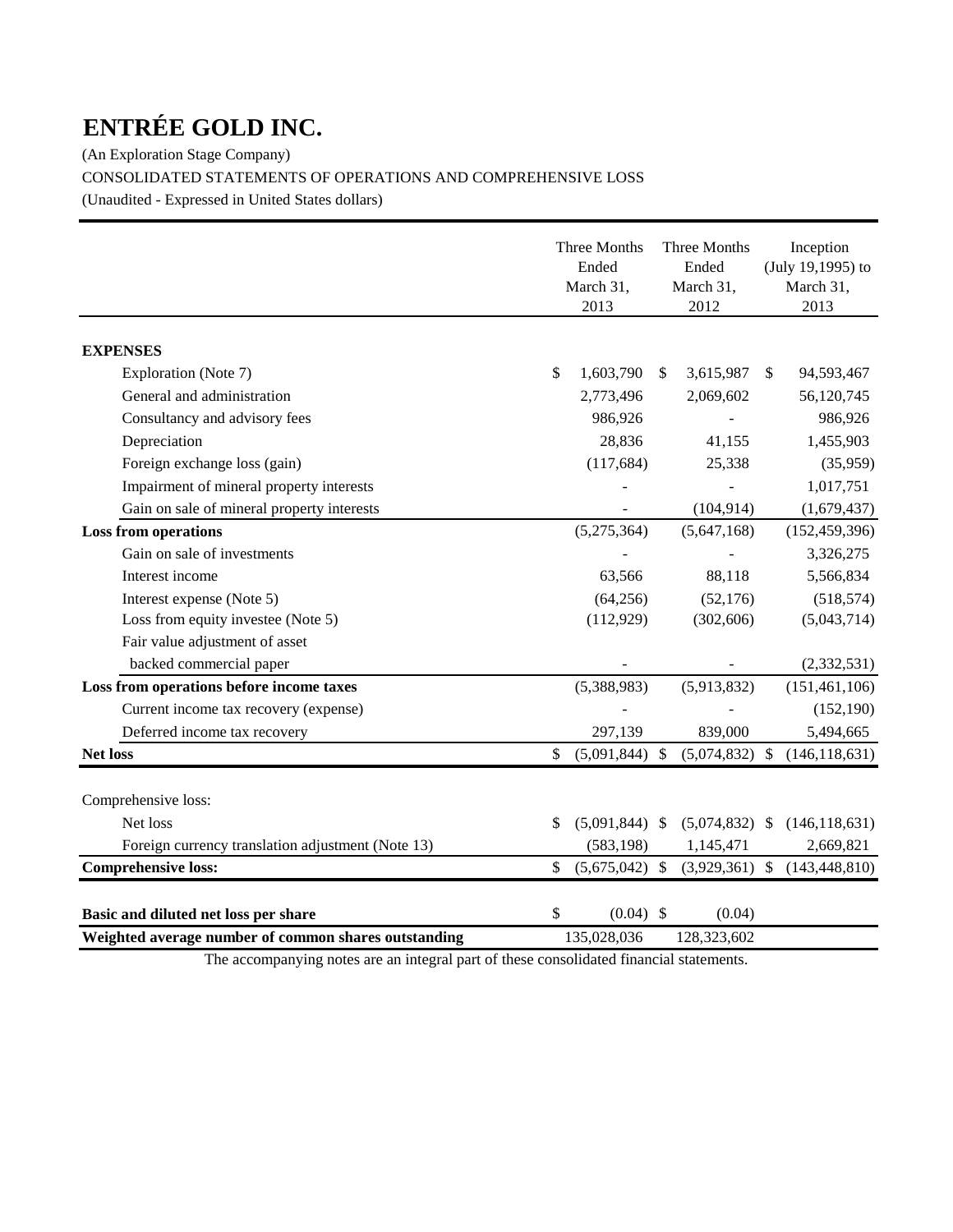(An Exploration Stage Company) CONSOLIDATED STATEMENT OF STOCKHOLDERS' EQUITY

(Unaudited - Expressed in United States dollars)

|                                         | Number of<br><b>Shares</b> |              | Common<br>Stock |              | Additional<br>Paid-in Capital | Accumulated<br>Other<br>Comprehensive<br>Income |              | Accumulated<br>Deficit<br>During the<br>Exploration<br>Stage |              | Total<br>Stockholders<br>Equity |
|-----------------------------------------|----------------------------|--------------|-----------------|--------------|-------------------------------|-------------------------------------------------|--------------|--------------------------------------------------------------|--------------|---------------------------------|
| Balance, March 31, 2012                 | 128,377,243                | \$           | 167, 102, 331   | \$           | 18,614,420                    | \$<br>3,046,822                                 | \$           | (130, 905, 490)                                              | $\mathbb{S}$ | 57,858,083                      |
| Shares issued:                          |                            |              |                 |              |                               |                                                 |              |                                                              |              |                                 |
| Mineral property interests              | 500,000                    |              | 326,483         |              |                               |                                                 |              |                                                              |              | 326,483                         |
| Stock-based compensation                |                            |              |                 |              | 41,053                        |                                                 |              |                                                              |              | 41,053                          |
| Foreign currency translation adjustment |                            |              |                 |              |                               | (1,107,276)                                     |              |                                                              |              | (1,107,276)                     |
| Net loss                                |                            |              |                 |              |                               |                                                 |              | (3,244,705)                                                  |              | (3,244,705)                     |
| Balance, June 30, 2012                  | 128,877,243                | $\mathbb{S}$ | 167,428,814     | $\mathbb{S}$ | 18,655,473                    | \$<br>1,939,546                                 | \$           | (134, 150, 195)                                              | $\mathbb{S}$ | 53,873,638                      |
| Shares issued:                          |                            |              |                 |              |                               |                                                 |              |                                                              |              |                                 |
| Stock-based compensation                |                            |              |                 |              | 10,235                        |                                                 |              |                                                              |              | 10,235                          |
| Foreign currency translation adjustment |                            |              |                 |              |                               | 1,921,720                                       |              |                                                              |              | 1,921,720                       |
| Net loss                                |                            |              |                 |              |                               |                                                 |              | (1,899,158)                                                  |              | (1,899,158)                     |
| Balance, September 30, 2012             | 128,877,243                | \$           | 167,428,814     | $\mathbb{S}$ | 18,665,708                    | \$<br>3,861,266                                 | $\mathbb{S}$ | (136,049,353)                                                | $\mathbb{S}$ | 53,906,435                      |
| Shares issued:                          |                            |              |                 |              |                               |                                                 |              |                                                              |              |                                 |
| Stock-based compensation                |                            |              |                 |              | 7,156                         |                                                 |              |                                                              |              | 7,156                           |
| Foreign currency translation adjustment |                            |              |                 |              |                               | (608, 247)                                      |              |                                                              |              | (608, 247)                      |
| Net loss                                |                            |              |                 |              |                               |                                                 |              | (4,977,434)                                                  |              | (4,977,434)                     |
| Balance, December 31, 2012              | 128,877,243                | \$           | 167,428,814     | \$           | 18,672,864                    | \$<br>3,253,019                                 | \$           | (141, 026, 787)                                              | \$           | 48,327,910                      |
| Shares issued:                          |                            |              |                 |              |                               |                                                 |              |                                                              |              |                                 |
| Private placement                       | 17,857,142                 |              | 9,722,897       |              |                               |                                                 |              |                                                              |              | 9,722,897                       |
| Stock-based compensation                |                            |              |                 |              | 1,010,380                     |                                                 |              |                                                              |              | 1,010,380                       |
| Share issuance costs                    |                            |              | (86, 636)       |              |                               |                                                 |              |                                                              |              | (86, 636)                       |
| Foreign currency translation adjustment |                            |              |                 |              |                               | (583, 198)                                      |              |                                                              |              | (583, 198)                      |
| Net loss                                |                            |              |                 |              |                               |                                                 |              | (5,091,844)                                                  |              | (5,091,844)                     |
| Balance, March 31, 2013                 | 146,734,385                | \$           | 177,065,075     | \$           | 19,683,244                    | \$<br>2,669,821                                 | \$           | (146, 118, 631)                                              | \$           | 53,299,509                      |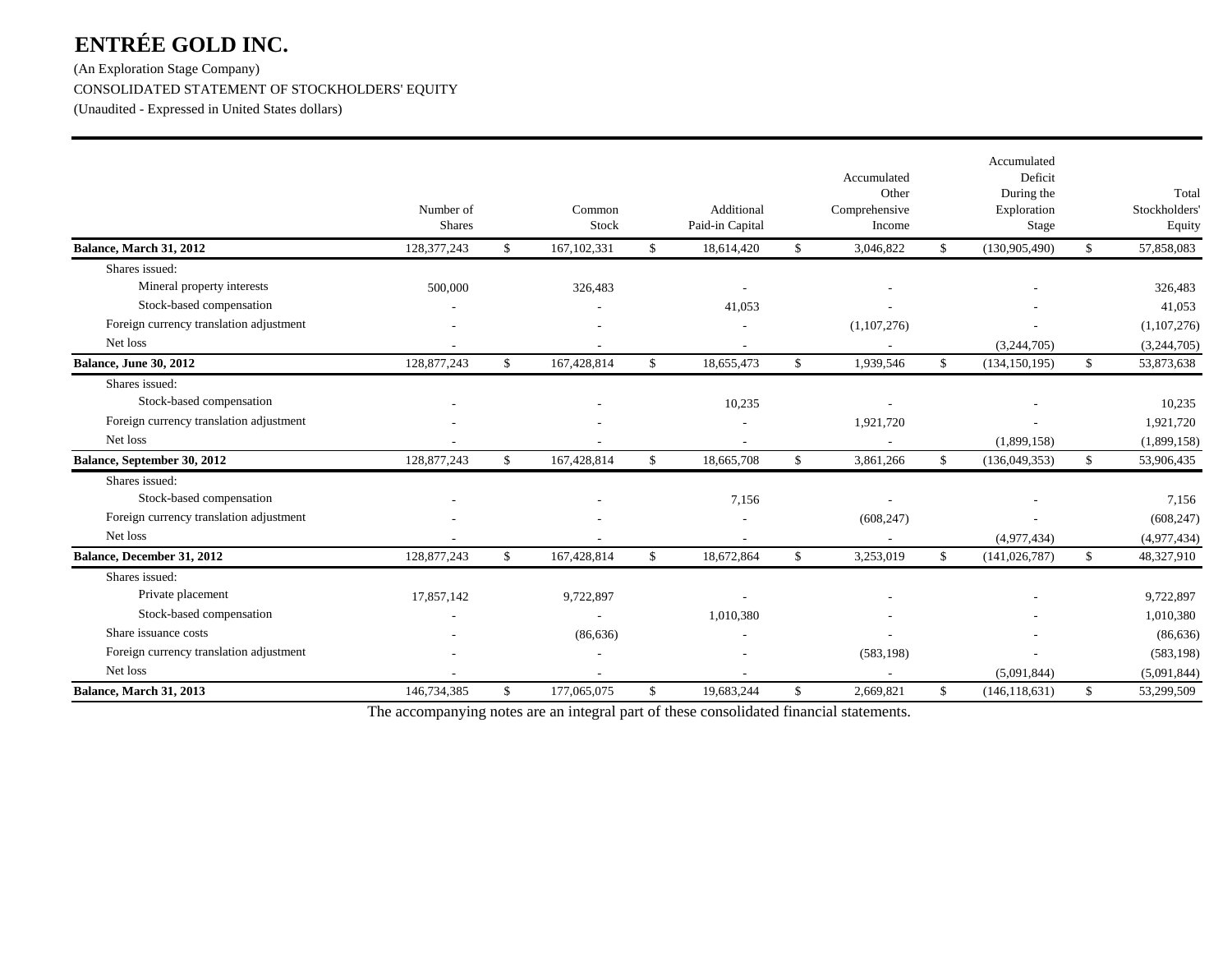(An Exploration Stage Company) CONSOLIDATED STATEMENTS OF CASH FLOWS (Unaudited - Expressed in United States dollars)

|                                                         | Three Months<br>Ended<br>March 31,<br>2013 | Three Months<br>Ended<br>March 31.<br>2012 | Inception<br>(July 19, 1995) to<br>March 31,<br>2013 |
|---------------------------------------------------------|--------------------------------------------|--------------------------------------------|------------------------------------------------------|
| CASH FLOWS FROM OPERATING ACTIVITIES                    |                                            |                                            |                                                      |
| Net loss                                                | \$(5,091,844)                              |                                            | \$ (5,074,832) \$ (146,118,631)                      |
| Items not affecting cash:                               |                                            |                                            |                                                      |
| Depreciation                                            | 28,836                                     | 41,155                                     | 1,455,903                                            |
| Stock-based compensation                                | 1,010,380                                  | 1,149,434                                  | 23,764,140                                           |
| Fair value adjustment of asset backed                   |                                            |                                            |                                                      |
| commercial paper                                        |                                            |                                            | 2,332,531                                            |
| Escrow shares compensation                              |                                            |                                            | 2,001,832                                            |
| Mineral property interest paid in<br>stock and warrants |                                            |                                            |                                                      |
|                                                         |                                            |                                            | 4,052,698                                            |
| Loss from equity investee<br>Interest expense           | 112,929<br>64,256                          | 302,606<br>52,176                          | 5,043,714<br>518,574                                 |
| Deferred income tax expense (recovery)                  | (297, 139)                                 | (839,000)                                  | (5,494,665)                                          |
| Gain on sale of mineral property interests              | L,                                         | (104, 914)                                 | (1,679,437)                                          |
| Impairment of mineral property interests                |                                            | $\overline{a}$                             | 1,017,751                                            |
| Gain on sale of investments                             |                                            |                                            | (3,326,275)                                          |
| Other items not affecting cash                          | 156,888                                    | (49, 951)                                  | 90,687                                               |
| Changes in assets and liabilities:                      |                                            |                                            |                                                      |
| Receivables                                             | 24,522                                     | 292,450                                    | (96, 433)                                            |
| Prepaid expenses                                        | 129,861                                    | 203,566                                    | (523, 379)                                           |
| Other assets                                            | 7,951                                      |                                            | 30,864                                               |
| Accounts payable and accrued liabilities                | 270,919                                    | 52,050                                     | 548,323                                              |
| Deferred future metal credit sale                       | 40,000,000                                 |                                            | 40,000,000                                           |
| Net cash provided by (used in) operating activities     | 36,417,559                                 | (3,975,260)                                | (76, 381, 803)                                       |
| <b>CASH FLOWS FROM FINANCING ACTIVITIES</b>             |                                            |                                            |                                                      |
| Proceeds from issuance of capital stock                 | 9,722,897                                  | 1,628,583                                  | 140,726,891                                          |
| Share issue costs                                       | (86, 636)                                  | (108, 058)                                 | (4,952,907)                                          |
| Net cash provided by financing activities               | 9,636,261                                  | 1,520,525                                  | 135,773,984                                          |
| CASH FLOWS FROM INVESTING ACTIVITIES                    |                                            |                                            |                                                      |
| Cash acquired on acquisition                            |                                            |                                            | 837,263                                              |
| Mineral property interests                              |                                            | (2,110,000)                                | (4,904,610)                                          |
| Reclamation deposits                                    |                                            | (32,502)                                   | (419, 150)                                           |
| Purchase of asset backed                                |                                            |                                            |                                                      |
| commercial paper                                        |                                            |                                            | (4,031,122)                                          |
| Acquisition of PacMag Metals Limited                    |                                            |                                            | (7,465,495)                                          |
| Acquisition of equipment                                | (1,130)                                    | (17, 307)                                  | (2,124,742)                                          |
| Proceeds from sale of royalty interest                  | 5,000,000                                  |                                            | 5,000,000                                            |
| Proceeds from sale of mineral property interests        | $\overline{a}$                             | 104,914                                    | 1,596,305                                            |
| Proceeds from sale of investments                       |                                            |                                            | 5,734,895                                            |
| Net cash provided by (used in) investing activities     | 4,998,870                                  | (2,054,895)                                | (5,776,656)                                          |
| Effect of foreign currency translation on cash and      |                                            |                                            |                                                      |
| cash equivalents                                        | (200, 257)                                 | 273,509                                    | 1,492,416                                            |
| Change in cash and cash equivalents                     |                                            |                                            |                                                      |
| during the period                                       | 50,852,433                                 | (4,236,121)                                | 55,107,941                                           |
| Cash and cash equivalents, beginning of period          | 4,255,508                                  | 14,512,198                                 |                                                      |
| Cash and cash equivalents, end of period                | \$55,107,941                               | \$10,276,077                               | 55,107,941<br>\$                                     |
| Cash paid for interest during the period                | $\mathbb{S}$<br>÷,                         | \$                                         | \$                                                   |
| Cash paid for income taxes during the period            | \$                                         | $\$$                                       | \$                                                   |

Supplemental disclosure with respect to cash flows (Note 14)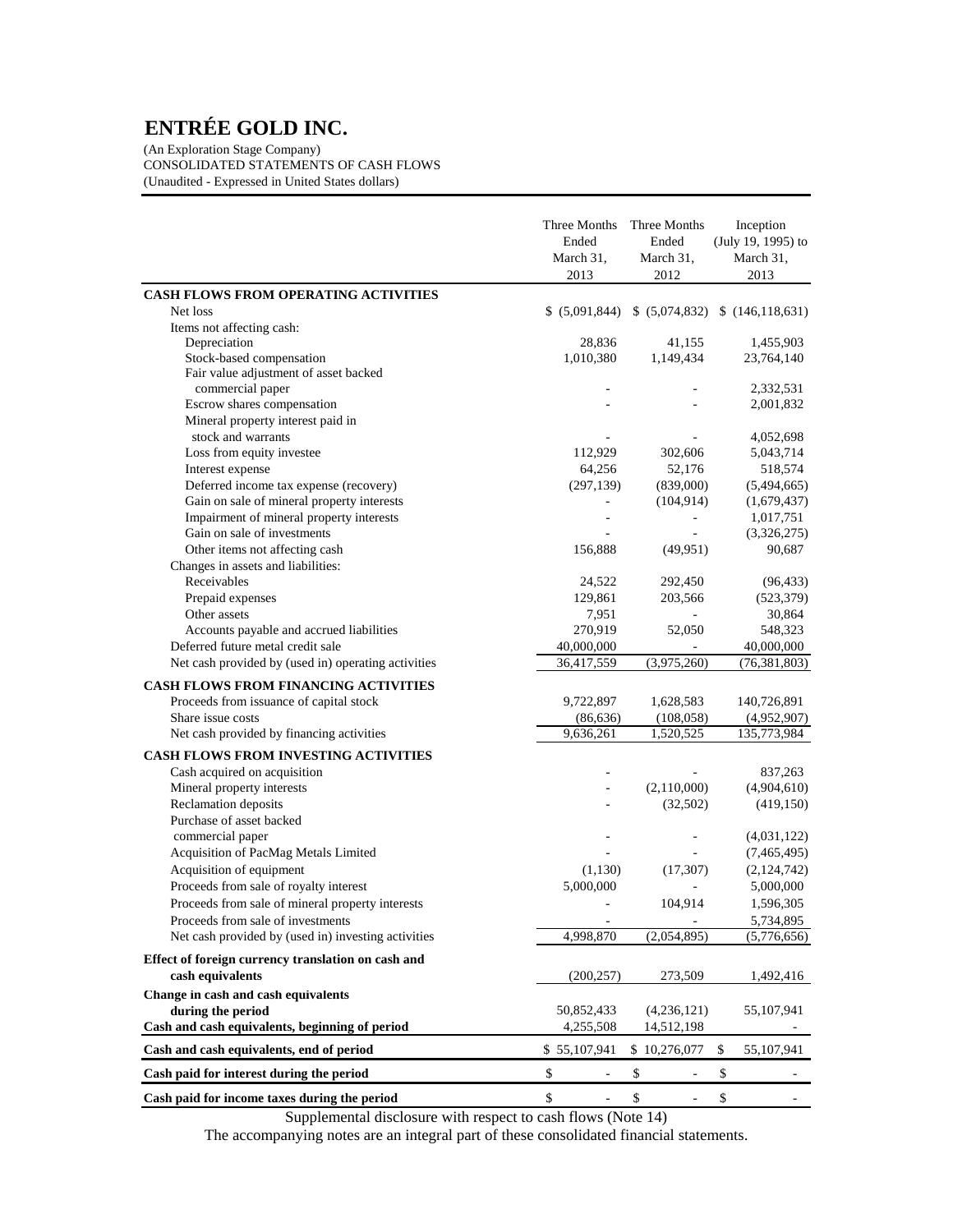#### **1. NATURE AND CONTINUANCE OF OPERATIONS**

Entrée Gold Inc. was incorporated under the laws of the Province of British Columbia on July 19, 1995 and continued under the laws of the Yukon Territory on January 22, 2003. On May 27, 2005, Entrée Gold Inc. changed its governing jurisdiction from the Yukon Territory to British Columbia by continuing into British Columbia under the *Business Corporations Act* (British Columbia). The principal business activity of Entrée Gold Inc., together with its subsidiaries (collectively referred to as "the Company"), is the exploration of mineral property interests. To date, the Company has not generated significant revenues from its operations and is considered to be in the exploration stage.

All amounts are expressed in United States dollars, except for certain amounts denoted in Canadian dollars ("C\$"), and Australian dollars ("A\$").

These consolidated financial statements have been prepared on the assumption that the Company will be able to realize its assets and discharge its liabilities in the normal course of business. The Company currently earns no operating revenues. Continued operations of the Company are dependent upon the Company's ability to secure additional equity capital or receive other financial support, and in the longer term to generate profits from business operations. Management believes that the Company has sufficient working capital to maintain its operations for the next fiscal year.

## **2. BASIS OF PRESENTATION**

The interim period financial statements have been prepared by the Company in conformity with generally accepted accounting principles in the United States of America. The preparation of financial data is based on accounting principles and practices consistent with those used in the preparation of annual financial statements, and in the opinion of management these financial statements contain all adjustments necessary (consisting of normally recurring adjustments) to present fairly the financial information contained therein. Certain information and footnote disclosure normally included in the financial statements prepared in conformity with generally accepted accounting principles in the United States of America have been condensed or omitted. These interim period statements should be read together with the most recent audited financial statements and the accompanying notes for the year ended December 31, 2012. The results of operations for the three months ended March 31, 2013 are not necessarily indicative of the results to be expected for the year ending December 31, 2013.

## **3. SIGNIFICANT ACCOUNTING POLICIES**

These consolidated financial statements follow the same significant accounting principles as those outlined in the notes to the audited consolidated financial statements for the year ended December 31, 2012.

## **4. CASH, CASH EQUIVALENTS AND SHORT-TERM INVESTMENTS**

Cash, cash equivalents and short-term investments consist of cash at bank and in hand of \$55,107,941 as at March 31, 2013 (December 31, 2012 - \$4,255,508).

## **5. LONG-TERM INVESTMENTS**

#### *Equity Method Investment*

The Company has a 20% interest in a joint venture with Oyu Tolgoi LLC ("OTLLC"), a company owned 66% by Turquoise Hill Resources Ltd. (formerly Ivanhoe Mines Ltd.) ("Turquoise Hill") and 34% by the Government of Mongolia (Note 7). The Company's share of the loss of the joint venture is \$112,929 for the three months ended March 31, 2013 (March 31, 2012 - \$302,606) plus accrued interest expense of \$64,256 for the three months ended March 31, 2013 (March 31, 2012 - \$52,176).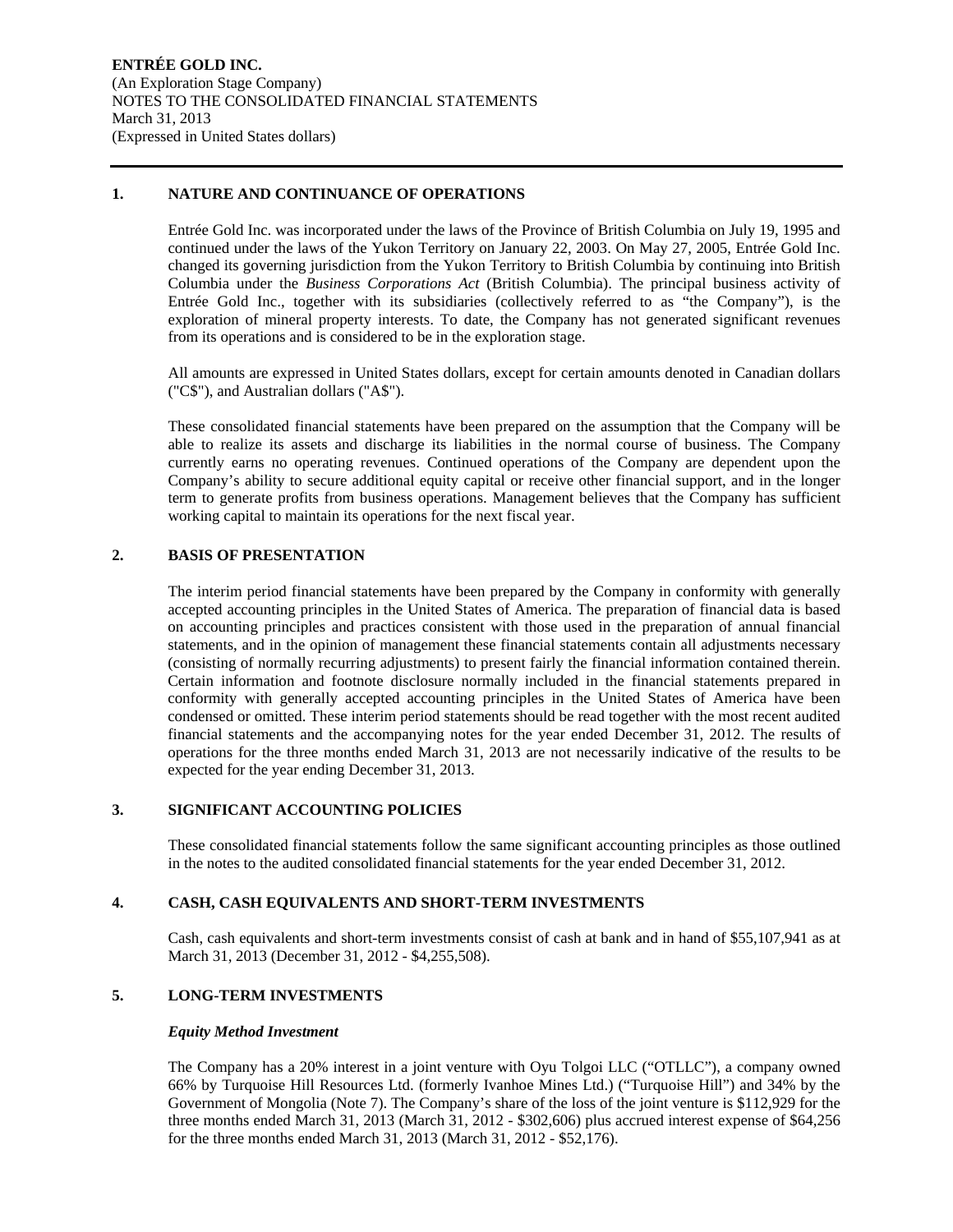## **6. EQUIPMENT**

|                    |             | March 31, 2013 |           | December 31, 2012 |              |           |  |
|--------------------|-------------|----------------|-----------|-------------------|--------------|-----------|--|
|                    |             | Accumulated    | Net Book  |                   | Accumulated  | Net Book  |  |
|                    | Cost        | Depreciation   | Value     | Cost              | Depreciation | Value     |  |
|                    |             |                |           |                   |              |           |  |
| Office equipment   | 120.425     | 90,977<br>\$   | \$29,448  | 122.931<br>\$.    | \$90,900     | \$ 32,031 |  |
| Computer equipment | 514,359     | 360,400        | 153,959   | 523,893           | 353,944      | 169.949   |  |
| Field equipment    | 529,408     | 279,220        | 250,188   | 540,422           | 274,694      | 265,728   |  |
| <b>Buildings</b>   | 275,210     | 207,898        | 67,312    | 280,936           | 209,077      | 71,859    |  |
|                    | \$1,439,402 | \$938,495      | \$500,907 | \$1,468,182       | \$928,615    | \$539,567 |  |

## **7. MINERAL PROPERTY INTERESTS**

Title to mineral property interests involves certain inherent risks due to the difficulties of determining the validity of certain claims as well as the potential for problems arising from the frequently ambiguous conveyancing history characteristic of many mineral property interests. The Company has investigated title to its mineral property interests and, except as otherwise disclosed below, to the best of its knowledge, title to the mineral property interests is in good standing.

#### *Material Properties*

The Company's two principal assets are its interest in the Lookout Hill property in Mongolia, and the Ann Mason project (the "Ann Mason Project") in Nevada.

## **Lookout Hill, Mongolia**

The Lookout Hill property in the South Gobi region of Mongolia is comprised of two mining licences, Shivee Tolgoi and Javhlant, granted by the Mineral Resources Authority of Mongolia ("MRAM") in October 2009. Title to the two licences is held by the Company.

In October 2004, the Company entered into an arm's-length Equity Participation and Earn-In Agreement (the "Earn-In Agreement") with Turquoise Hill. Under the Earn-In Agreement, Turquoise Hill agreed to purchase equity securities of the Company, and was granted the right to earn an interest in what is now the eastern portion of the Shivee Tolgoi mining licence and all of the Javhlant mining licence (together the "Joint Venture Property"). Most of Turquoise Hill's rights and obligations under the Earn-In Agreement were subsequently assigned by Turquoise Hill to what was then its wholly-owned subsidiary, OTLLC. The Government of Mongolia subsequently acquired a 34% interest in OTLLC from Turquoise Hill.

On June 30, 2008, OTLLC gave notice that it had completed its earn-in obligations by expending a total of \$35 million on exploration of the Joint Venture Property. OTLLC earned an 80% interest in all minerals extracted below a sub-surface depth of 560 metres from the Joint Venture Property and a 70% interest in all minerals extracted from surface to a depth of 560 metres from the Joint Venture Property. In accordance with the Earn-In Agreement, the Company and OTLLC formed a joint venture (the "Entrée-OTLLC Joint Venture") on terms annexed to the Earn-In Agreement.

The portion of the Shivee Tolgoi mining licence outside of the Joint Venture Property ("Shivee West") is 100% owned by the Company, but is subject to a right of first refusal by OTLLC.

The conversion of the original Shivee Tolgoi and Javhlant exploration licences into mining licences was a condition precedent to the Investment Agreement (the "Investment Agreement") between Turquoise Hill, OTLLC, the Government of Mongolia and Rio Tinto International Holdings Limited. The licences are part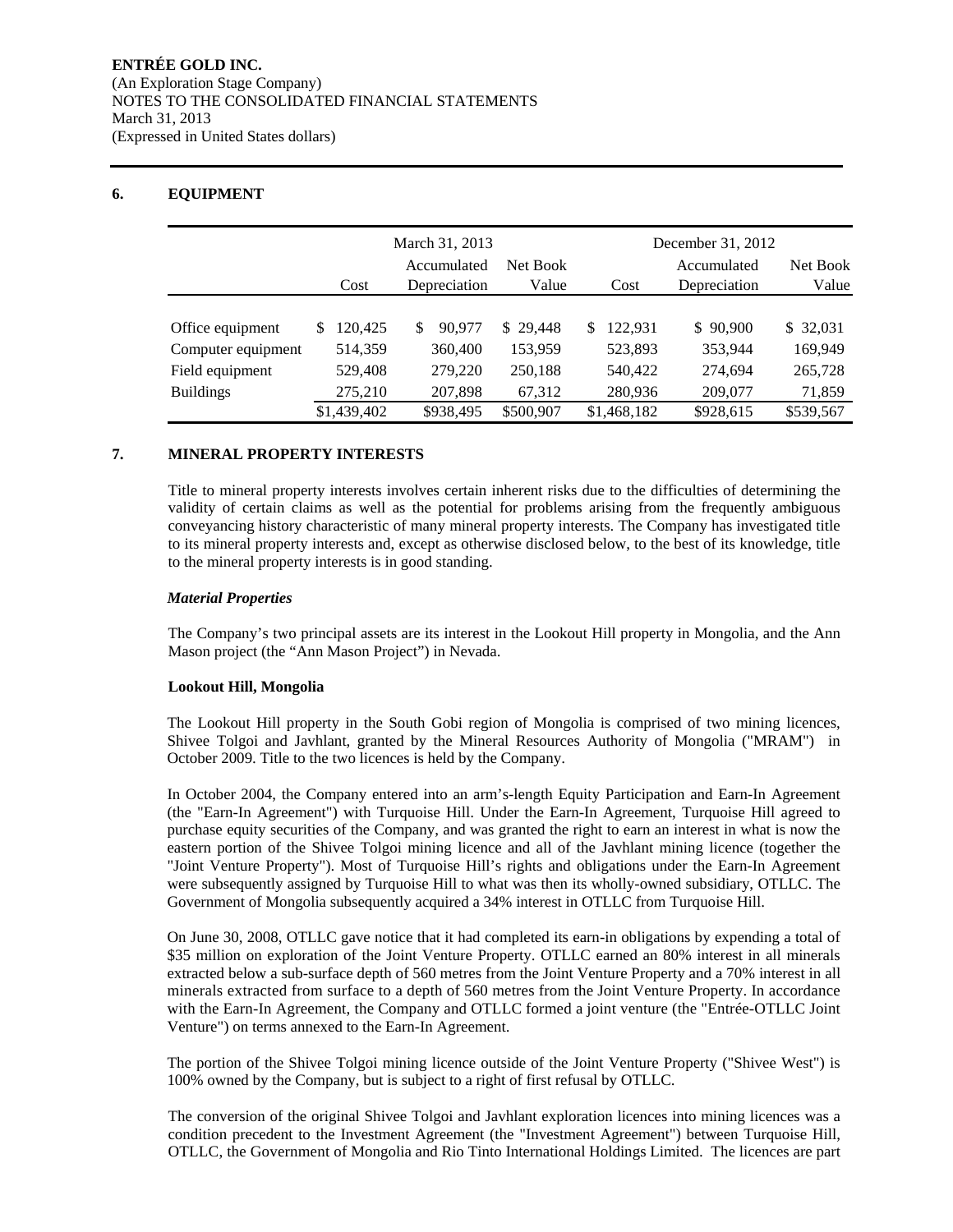#### **7. MINERAL PROPERTY INTERESTS** (cont'd...)

#### *Material Properties* (cont'd...)

#### **Lookout Hill, Mongolia** (cont'd...)

of the contract area covered by the Investment Agreement, although the Company is not a party to the Investment Agreement. The Shivee Tolgoi and Javhlant mining licences were each issued for a 30 year term and have rights of renewal for two further 20 year terms.

On February 27, 2013, notice (the "Notice") was delivered to the Company by the MRAM that by Order No. 43 dated February 22, 2013, the Ministry of Mining had cancelled the July 10, 2009 Order of the Ministry of Mineral Resources and Energy (the "2009 Order") registering the Hugo North Extension and Heruga reserves. The registration of reserves is a pre-condition to applying for the conversion of an exploration licence into a mining licence. The Notice stated that the 2009 Order breached Clause 48.4 of the Minerals Law of Mongolia and Clause 9 of the Charter of the Minerals Resource Counsel. The Notice, which was not concerned with the issuing of the mining licences, further advised that any transfer, sale or lease of the Shivee Tolgoi and Javhlant mining licences is temporarily suspended. The mining licences have not been revoked or cancelled, and the Company is currently working to resolve the temporary suspension of transfers, sales or leases of the licences.

As of March 31, 2013, the Entrée-OTLLC Joint Venture had expended approximately \$26 million to advance the Joint Venture Property. Under the terms of the Entrée-OTLLC Joint Venture, OTLLC contributed on behalf of the Company its required participation amount charging interest at prime plus 2% (Note 8).

#### **Ann Mason, Nevada, United States**

The Ann Mason Project is defined by a series of both unpatented lode claims on public land administered by the Bureau of Land Management, and title to patented lode claims. The Company assembled this package of claims through a combination of staking and a series of transactions undertaken since August 2009, including the June 30, 2010 acquisition of PacMag Metals Limited (now PacMag Metals Pty Ltd.) ("PacMag"). The project area includes the Ann Mason and the Blue Hill deposits, and several early-stage copper porphyry targets including the Blackjack IP, Blackjack Oxide, Roulette and Minnesota targets.

Certain of the unpatented lode claims (part of the area formerly known as the Blackjack property) are leased to the Company pursuant to a mining lease and option to purchase agreement ("MLOPA") with two individuals. Under the MLOPA, the Company is granted the option to purchase the claims for \$500,000. If the Company exercises its option, the claims will be subject to a 3% net smelter returns ("NSR") royalty (which may be bought down to a 1% NSR royalty for \$2 million). The MLOPA also provides for annual advance minimum royalty payments of \$27,500 which commenced in June 2011 and will continue until the commencement of sustained commercial production. The advance payments will be credited against future royalty payments or the buy down of the royalty.

In September 2009, the Company entered into an agreement with Bronco Creek Exploration Inc. ("Bronco Creek"), a wholly-owned subsidiary of Eurasian Minerals Inc., whereby the Company may acquire an 80% interest in certain unpatented lode claims formerly known as the Roulette property. In order to acquire its interest, the Company must: (a) incur expenditures of \$1,000,000, make cash payments of \$140,000 and issue 85,000 common shares of the Company within three years (completed); (b) make aggregate advance royalty payments totalling \$375,000 between the fifth and tenth anniversaries of the agreement; and (c) deliver a bankable feasibility study before the tenth anniversary of the agreement.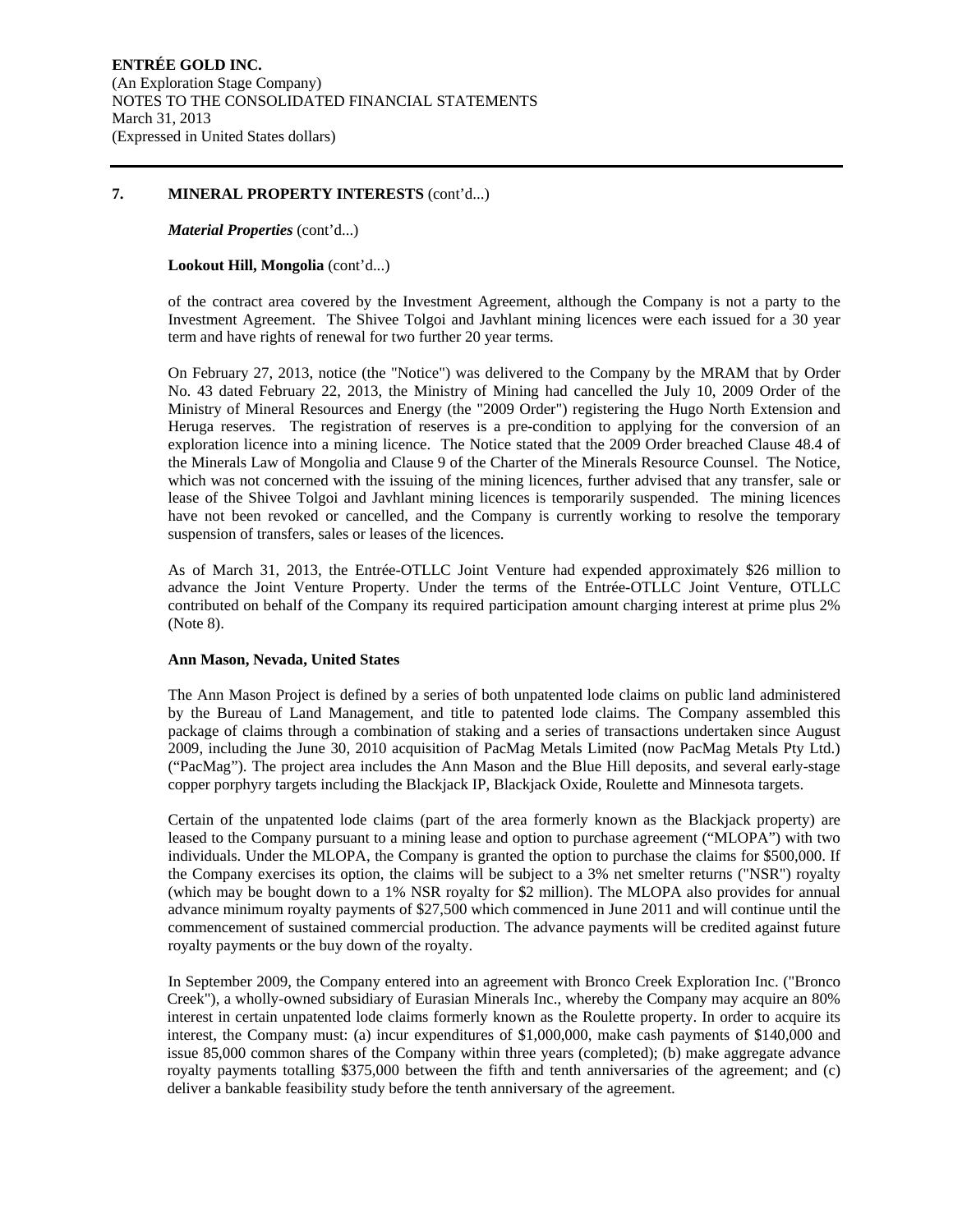#### **7. MINERAL PROPERTY INTERESTS** (cont'd...)

*Material Properties* (cont'd...)

#### **Ann Mason, Nevada, United States** (cont'd...)

Certain of the patented lode claims are subject to a 2% NSR royalty in favour of AngloGold Ashanti (Nevada) Corp. In February 2013, the Company entered into an agreement with Sandstorm Gold Ltd. ("Sandstorm") whereby the Company granted Sandstorm a 0.4% NSR royalty over certain of the unpatented lode claims, including the claims covering the Ann Mason and Blue Hill deposits, in return for an upfront payment of \$5 million (the "Sandstorm NSR Payment") which was recorded as a recovery to acquisition costs.

#### *Other Properties*

During the three months ended March 31, 2013, the Company also had interests in non-material properties in Australia, United States, and Peru. Non-material properties include the following:

#### **Australia Properties**

The Company has mineral property interests in Australia which it acquired in conjunction with the PacMag acquisition, namely the Blue Rose joint venture. The Company holds a 51.6% interest in the Blue Rose copper-iron-gold-molybdenum joint venture property, with Giralia Resources Pty Ltd., now a subsidiary of Atlas Iron Limited (ASX:AGO - "Atlas"), retaining the remaining 48.4% interest.

#### **Empirical**

During the year ended December 31, 2012, the Company entered into an agreement with Empirical Discovery, LLC to purchase a 100% interest in the Lordsburg and Oak Grove properties, subject to a 2% NSR royalty, pursuant to which the Company paid \$100,000 and issued 500,000 common shares valued at \$326,483. Empirical has an option, until June 1, 2013, to reacquire the Oak Grove property for no consideration as Entrée did not complete a minimum amount of drilling prior to January 1, 2013.

Capitalized mineral property acquisition costs are summarized as follows:

|                            |               | March 31,<br>2013 |     | December 31,<br>2012 |  |  |
|----------------------------|---------------|-------------------|-----|----------------------|--|--|
| <b>USA</b>                 |               |                   |     |                      |  |  |
| Ann Mason                  | \$            | 49,689,039        | \$. | 55,752,523           |  |  |
| Empirical                  |               | 970,602           |     | 990,797              |  |  |
| Other                      |               | 296,101           |     | 302,262              |  |  |
| <b>Total USA</b>           |               | 50,955,742        |     | 57,045,582           |  |  |
| <b>AUSTRALIA</b>           |               |                   |     |                      |  |  |
| <b>Blue Rose JV</b>        |               | 559,697           |     | 571,342              |  |  |
| <b>Total Australia</b>     |               | 559,697           |     | 571,342              |  |  |
| <b>Total all locations</b> | <sup>\$</sup> | 51, 515, 439      | \$  | 57,616,924           |  |  |

Ann Mason capitalized mineral property acquisition costs are net of the \$5 million Sandstorm NSR Payment.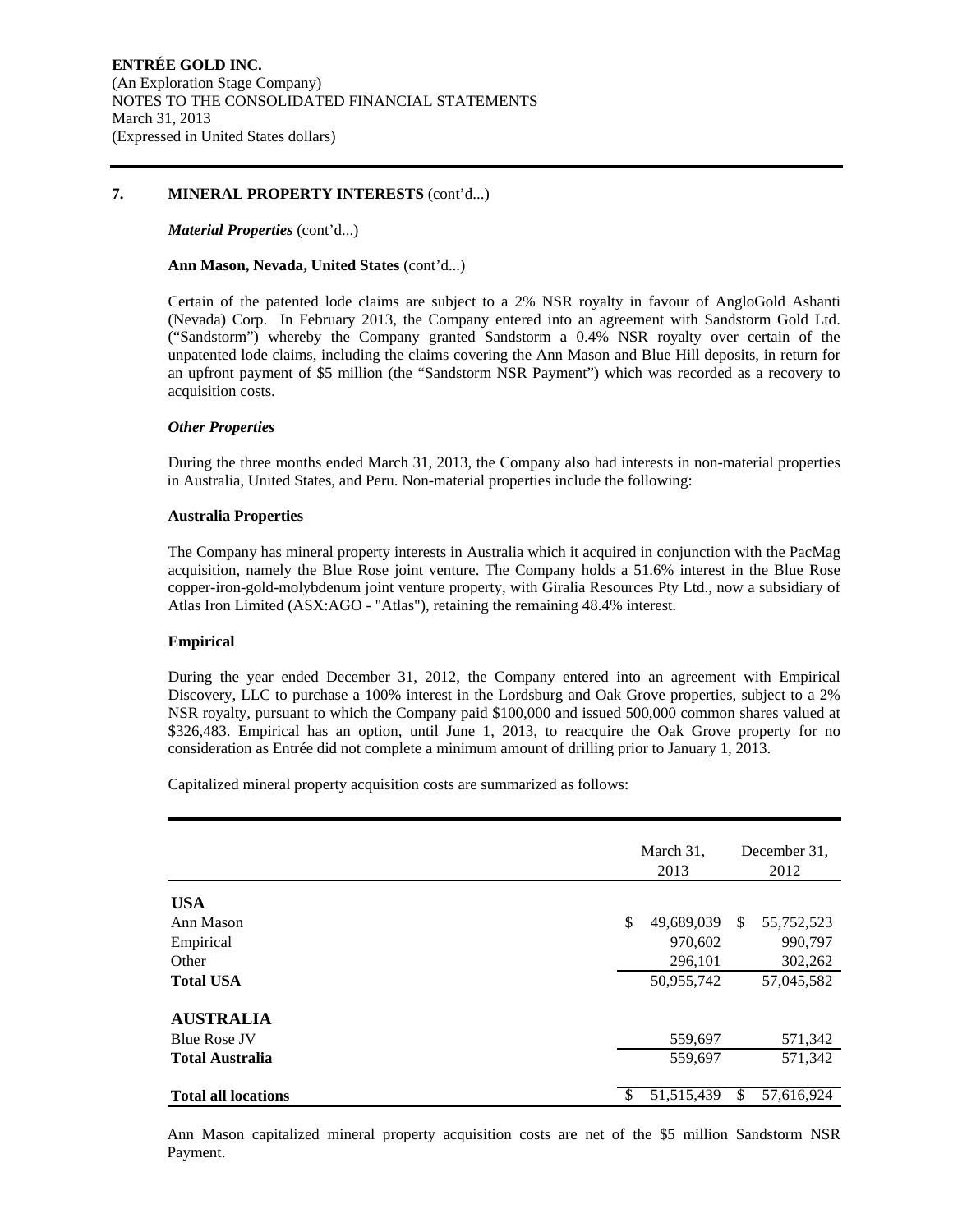#### **7. MINERAL PROPERTY INTERESTS** (cont'd...)

Expensed exploration costs are summarized as follows:

|                                | Three Months<br>Ended<br>March 31,<br>2013 | Three Months<br>Ended<br>March 31,<br>2012 |                                 |  |
|--------------------------------|--------------------------------------------|--------------------------------------------|---------------------------------|--|
| <b>US</b><br>Mongolia<br>Other | \$<br>941,031<br>529,834<br>132,925        | <sup>\$</sup>                              | 2,869,631<br>567,521<br>178,835 |  |
| <b>Total all locations</b>     | \$<br>1,603,790                            | <sup>\$</sup>                              | 3,615,987                       |  |

### **8. LOANS PAYABLE**

Under the terms of the Entrée-OTLLC Joint Venture (Note 7), OTLLC will contribute funds to approved joint venture programs and budgets on the Company's behalf. Interest on each loan advance shall accrue at an annual rate equal to OTLLC's actual cost of capital or the prime rate of the Royal Bank of Canada, plus two percent (2%) per annum, whichever is less, as at the date of the advance. The loans will be repayable by the Company monthly from ninety percent (90%) of the Company's share of available cash flow from the Entrée-OTLLC Joint Venture. In the absence of available cash flow, the loans will not be repayable. The loans are not expected to be repaid within one year.

## **9. SANDSTORM FINANCING ARRANGEMENT**

In February 2013, the Company entered into an equity participation and funding agreement with Sandstorm that provided an upfront deposit (the "Deposit") from Sandstorm of \$40 million. The Company will use future payments that it receives from its mineral property interests to purchase and deliver metal credits to Sandstorm, in amounts that are indexed to the Company's share of gold, silver and copper production from the Joint Venture Property as follows:

- 25.7% of the Company's share of gold and silver, and 2.5% of the Company's share of copper, produced from the portion of the Shivee Tolgoi mining licence included in the Joint Venture Property; and
- 33.8% of the Company's share of gold and silver, and 2.5% of the Company's share of copper, produced from the Javhlant mining licence.

In addition to the Deposit, upon delivery of the metal credits Sandstorm will make a cash payment to the Company equal to the lesser of the prevailing market price and \$220 per ounce of gold, \$5 per ounce of silver and \$0.50 per pound of copper (subject to inflation adjustments). After approximately 8.6 million ounces of gold, 40.3 million ounces of silver and 9.1 billion pounds of copper have been produced from the entire Joint Venture Property, the cash payment will increase to the lesser of the prevailing market price or \$500 per ounce of gold, \$10 per ounce of silver and \$1.10 per pound of copper (subject to inflation adjustments). To the extent that the prevailing market price is greater than the amount of the cash payment, the difference between the two will be credited against the Deposit (the net amount of the Deposit being the "Unearned Balance").

In the event of a partial expropriation of Entrée's interest in the Joint Venture Property, which is not reversed during the abeyance period provided for in the equity participation and funding agreement, the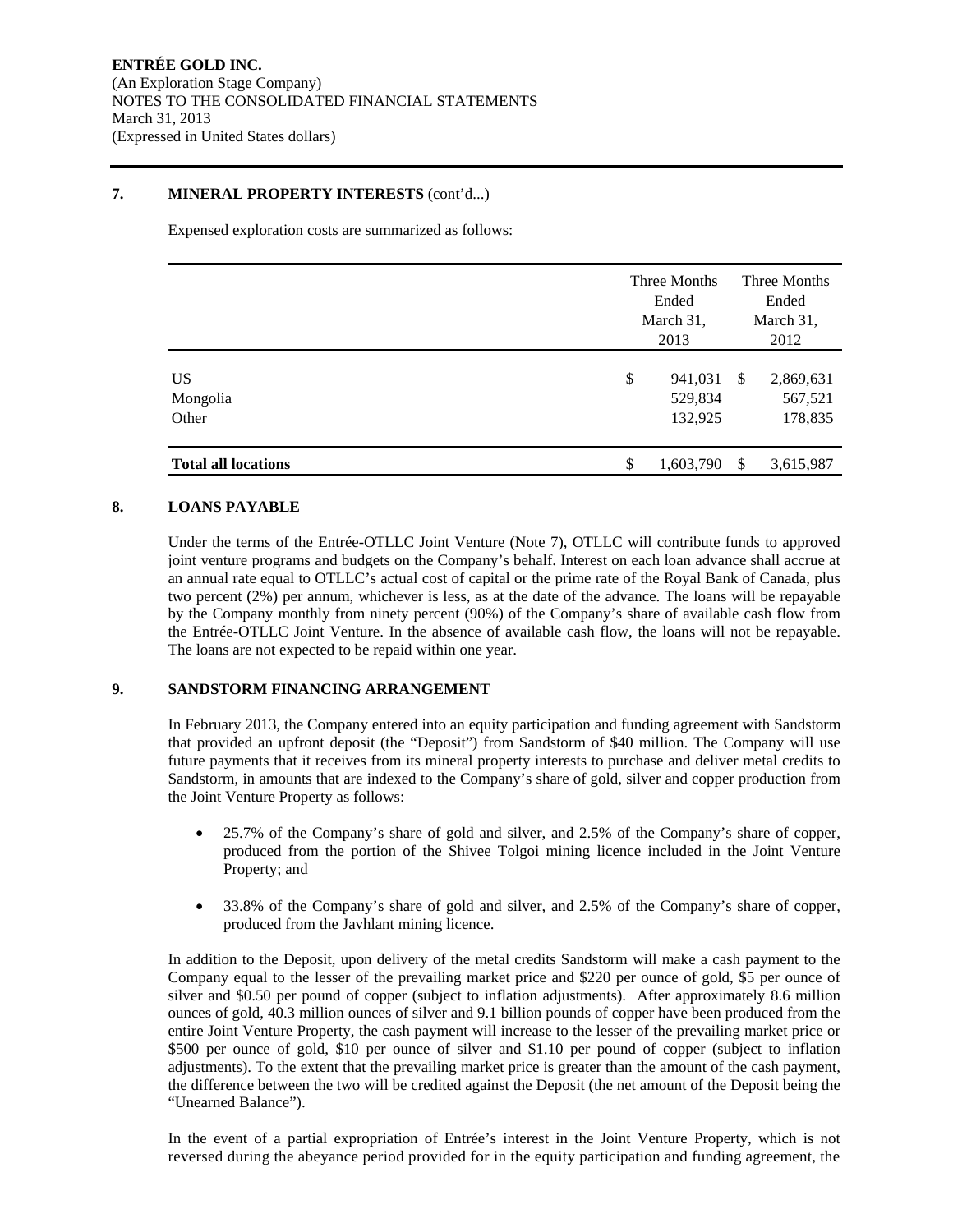#### **9. SANDSTORM FINANCING ARRANGEMENT** (cont'd...)

Company will be required to return a pro rata portion of the Deposit (the amount of the repayment not to exceed the amount of the Unearned Balance) and the metal credits that the Company is required to deliver will be reduced proportionately. In the event of a full expropriation, the full amount of the Unearned Balance must be returned with interest.

The Company is not required to deliver actual metal, and the Company may use revenue from any of its assets to purchase the requisite amount of metal credits.

The Company recorded the Deposit as deferred revenue and will recognize amounts in revenue as metal credits are delivered to Sandstorm, which is expected to commence in 2019.

In addition, the Company entered into an agreement with Sandstorm whereby the Company granted Sandstorm a 0.4% NSR royalty in return for the Sandstorm NSR Payment of \$5 million which was recorded as a recovery to acquisition costs.

The Company also completed a private placement with Sandstorm for gross proceeds of \$9,722,897.

The transactions costs related to the Sandstorm financing arrangement are summarized as follows:

|                                                            | Three Months<br>Ended<br>March 31,<br>2013 |           |  |
|------------------------------------------------------------|--------------------------------------------|-----------|--|
| Consultancy and advisory fees                              | \$                                         | 936,926   |  |
| Legals fees included in general and adminstration expenses |                                            | 192,203   |  |
| Share issuance costs                                       |                                            | 86,636    |  |
|                                                            | S                                          | 1,215,765 |  |

## **10. COMMON STOCK**

#### **Share issuances**

In March 2013, the Company completed a private placement with Sandstorm consisting of 17,857,142 common shares issued at a price of C\$0.56 per share for gross proceeds of \$9,722,897. Related share issuance costs were \$86,636.

#### **Stock options**

The Company has adopted a stock option plan (the "Plan") to grant options to directors, officers, employees and consultants. Under the Plan, the Company may grant options to acquire up to 10% of the issued and outstanding shares of the Company. Options granted can have a term of up to ten years and an exercise price typically not less than the Company's closing stock price on the last trading day before the date of grant. Vesting is determined at the discretion of the Board of Directors.

The Company uses the Black-Scholes option pricing model to determine the fair value of stock options granted. For employees, the compensation expense is amortized on a straight-line basis over the requisite service period which approximates the vesting period. Compensation expense for stock options granted to non-employees is recognized over the contract services period or, if none exists, from the date of grant until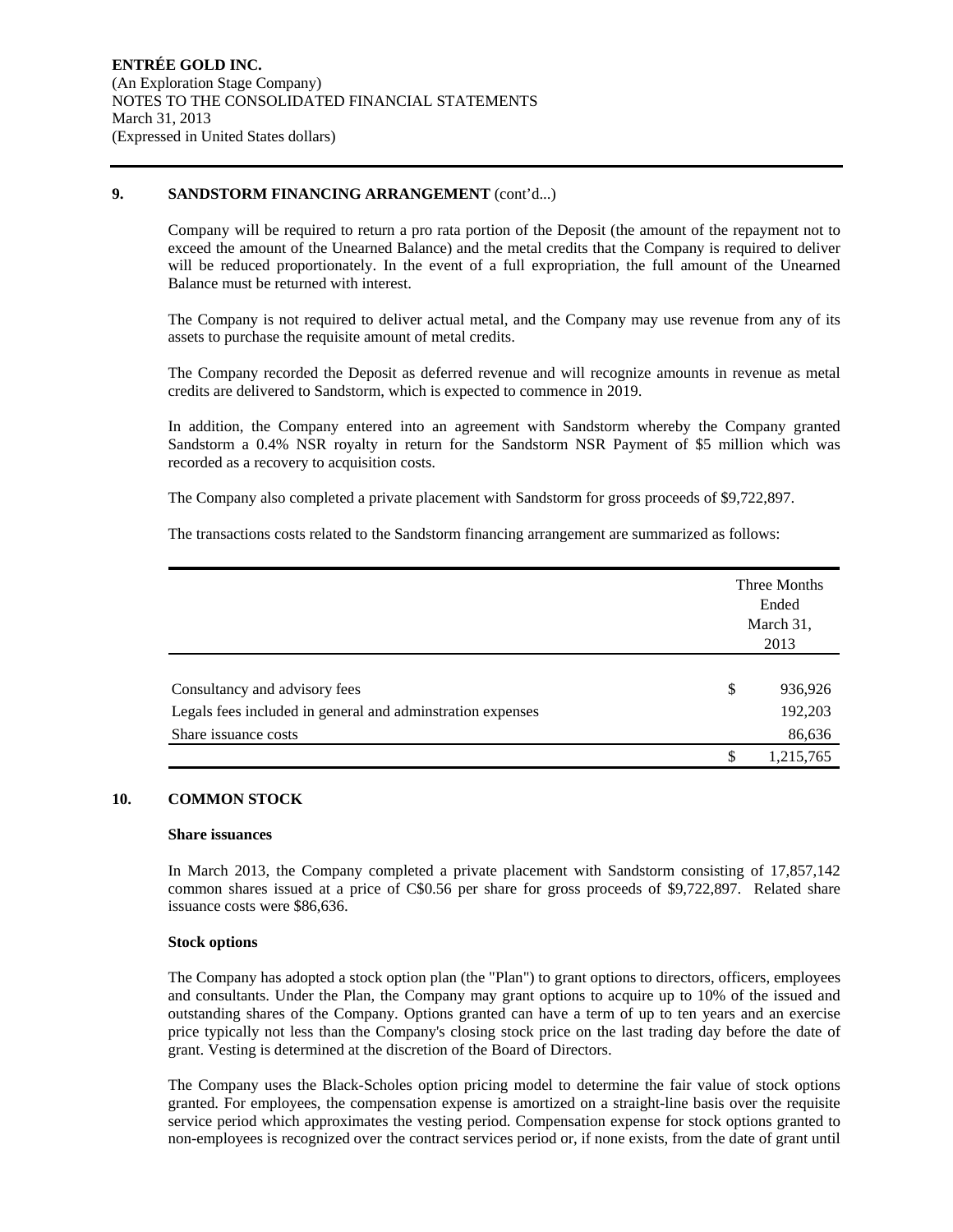#### **10. COMMON STOCK** (cont'd…)

#### **Stock options** (cont'd…)

the options vest. Compensation associated with unvested options granted to non-employees is re-measured on each balance sheet date using the Black-Scholes option pricing model.

The Company uses historical data to estimate option exercise, forfeiture and employee termination within the valuation model. The risk-free interest rate is based on a treasury instrument whose term is consistent with the expected term of the stock options. The Company has not paid and does not anticipate paying dividends on its common stock; therefore, the expected dividend yield is assumed to be zero. Companies are required to utilize an estimated forfeiture rate when calculating the expense for the reporting period. Based on the best estimate, management applied the estimated forfeiture rate of Nil in determining the expense recorded in the accompanying Statements of Operations and Comprehensive Loss.

Stock option transactions are summarized as follows:

|                              | Number of Options | Weighted Average<br><b>Exercise Price</b><br>(C\$) |
|------------------------------|-------------------|----------------------------------------------------|
| Balance at December 31, 2011 | 9,135,500         | 2.16                                               |
| Granted                      | 1,882,000         | 1.22                                               |
| Expired                      | (1,177,500)       | 2.14                                               |
| Forfeited                    | (617,000)         | 2.05                                               |
| Balance at December 31, 2012 | 9,223,000         | 1.98                                               |
| Granted                      | 4,985,000         | 0.56                                               |
| Balance at March 31, 2013    | 14,208,000        | 1.48                                               |

There were 4,985,000 stock options granted during the three months ended March 31, 2013 with a weighted average exercise price of C\$0.56 and a weighted average fair value of C\$0.20. The number of stock options exercisable at March 31, 2013 was 14,183,000.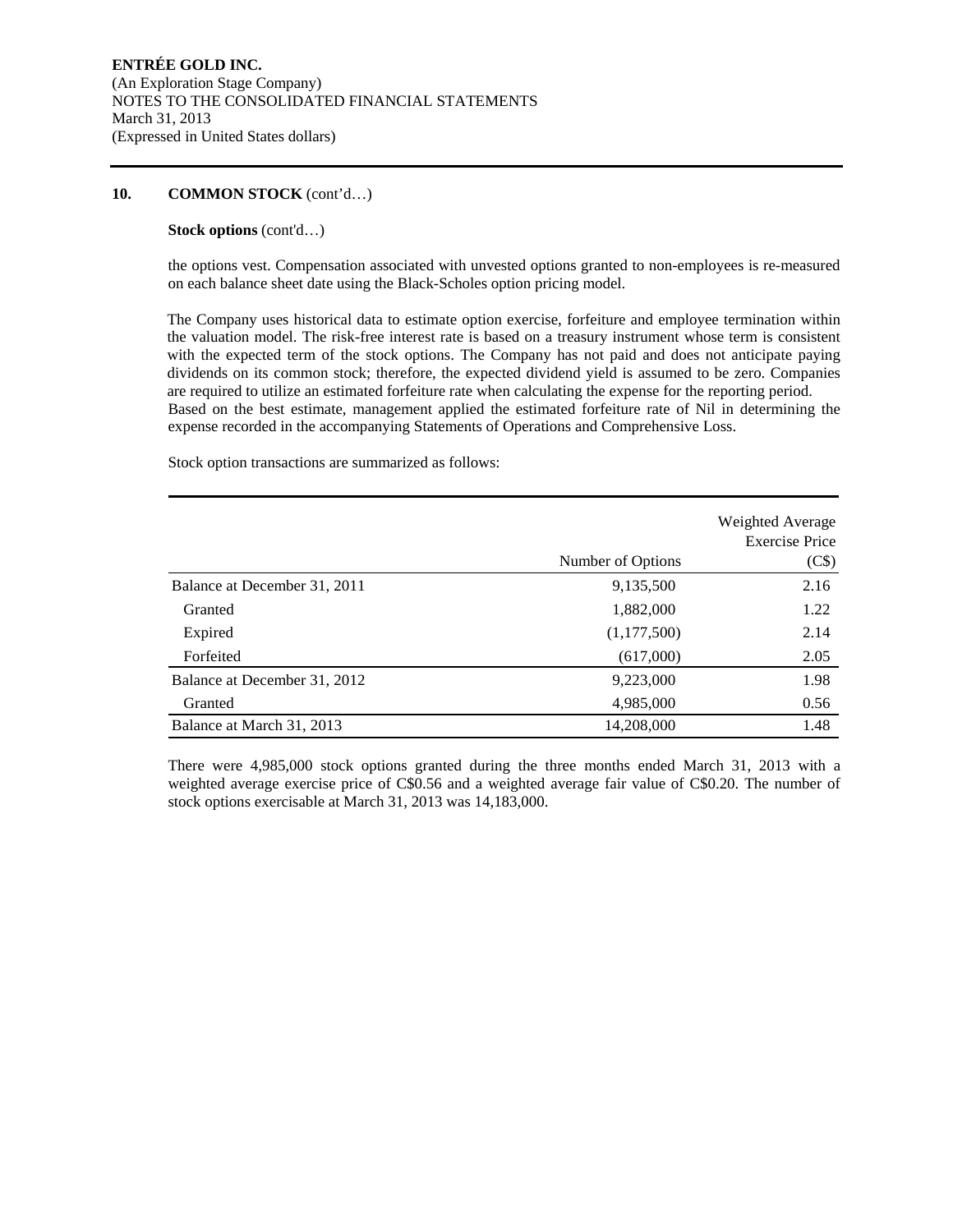### **10. COMMON STOCK** (cont'd…)

#### **Stock options** (cont'd…)

At March 31, 2013, the following stock options were outstanding:

| Number of<br>Options | Exercise<br>Price<br>(C\$) | Aggregate<br><b>Intrinsic Value</b><br>(C\$) | <b>Expiry Date</b> | Number of<br>Options<br>Exercisable | Aggregate<br><b>Intrinsic Value</b><br>(C\$) |
|----------------------|----------------------------|----------------------------------------------|--------------------|-------------------------------------|----------------------------------------------|
|                      |                            |                                              |                    |                                     |                                              |
| 1,292,500            | 2.00                       |                                              | April 3, 2013      | 1,292,500                           |                                              |
| 12,500               | 1.55                       |                                              | May 21, 2013       | 12,500                              |                                              |
| 37,500               | 2.02                       |                                              | July 17, 2013      | 37,500                              |                                              |
| 1,032,000            | 1.55                       | $\overline{\phantom{0}}$                     | September 17, 2013 | 1,032,000                           |                                              |
| 5,000                | 1.55                       | $\overline{a}$                               | October 10, 2013   | 5,000                               |                                              |
| 1,289,000            | 1.32                       |                                              | February 12, 2014  | 1,289,000                           |                                              |
| 1,472,500            | 2.60                       | $\overline{\phantom{0}}$                     | December 29, 2014  | 1,472,500                           |                                              |
| 300,000              | 2.34                       |                                              | September 22, 2015 | 300,000                             |                                              |
| 1,372,500            | 2.86                       |                                              | November 22, 2015  | 1,372,500                           |                                              |
| 200,000              | 3.47                       | $\overline{a}$                               | January 4, 2016    | 200,000                             |                                              |
| 125,000              | 2.94                       |                                              | March 8, 2016      | 125,000                             |                                              |
| 150,000              | 2.05                       |                                              | July 7, 2016       | 150,000                             |                                              |
| 100,000              | 2.23                       | $\overline{a}$                               | July 15, 2016      | 100,000                             |                                              |
| 1,684,500            | 1.25                       | $\overline{a}$                               | January 6, 2017    | 1,684,500                           |                                              |
| 50,000               | 1.27                       | $\overline{\phantom{0}}$                     | January 18, 2014   | 50,000                              |                                              |
| 100,000              | 0.73                       |                                              | June 18, 2017      | 75,000                              |                                              |
| 4,985,000            | 0.56                       | $\overline{\phantom{0}}$                     | March 15, 2018     | 4,985,000                           |                                              |
| 14,208,000           |                            | \$<br>Ξ.                                     |                    | 14,183,000                          | \$                                           |

The aggregate intrinsic value in the preceding table represents the total intrinsic value, based on the Company's closing stock price of C\$0.37 per share as of March 31, 2013, which would have been received by the option holders had all option holders exercised their options as of that date. The total number of inthe-money options vested and exercisable as of March 31, 2013 was Nil. The total intrinsic value of options exercised during the three months ended March 31, 2013 was \$Nil (March 31, 2012 - \$Nil).

Subsequent to March 31, 2013, the Company granted 50,000 stock options with an exercise price of C\$0.32. 1,292,500 stock options with an exercise price of C\$2.00 expired.

#### **Stock-based compensation**

4,985,000 stock options were granted during the three months ended March 31, 2013. The fair value of stock options granted during the three months ended March 31, 2013 was \$1,011,538 (March 31, 2012 - \$1,084,028). 25,000 options granted in 2012 will fully vest in 2013. Stock-based compensation recognized during the three months ended March 31, 2013 was \$1,010,380 (March 31, 2012 - \$1,149,434) which has been recorded in the consolidated statements of operations as follows with corresponding additional paid-in capital recorded in stockholders' equity: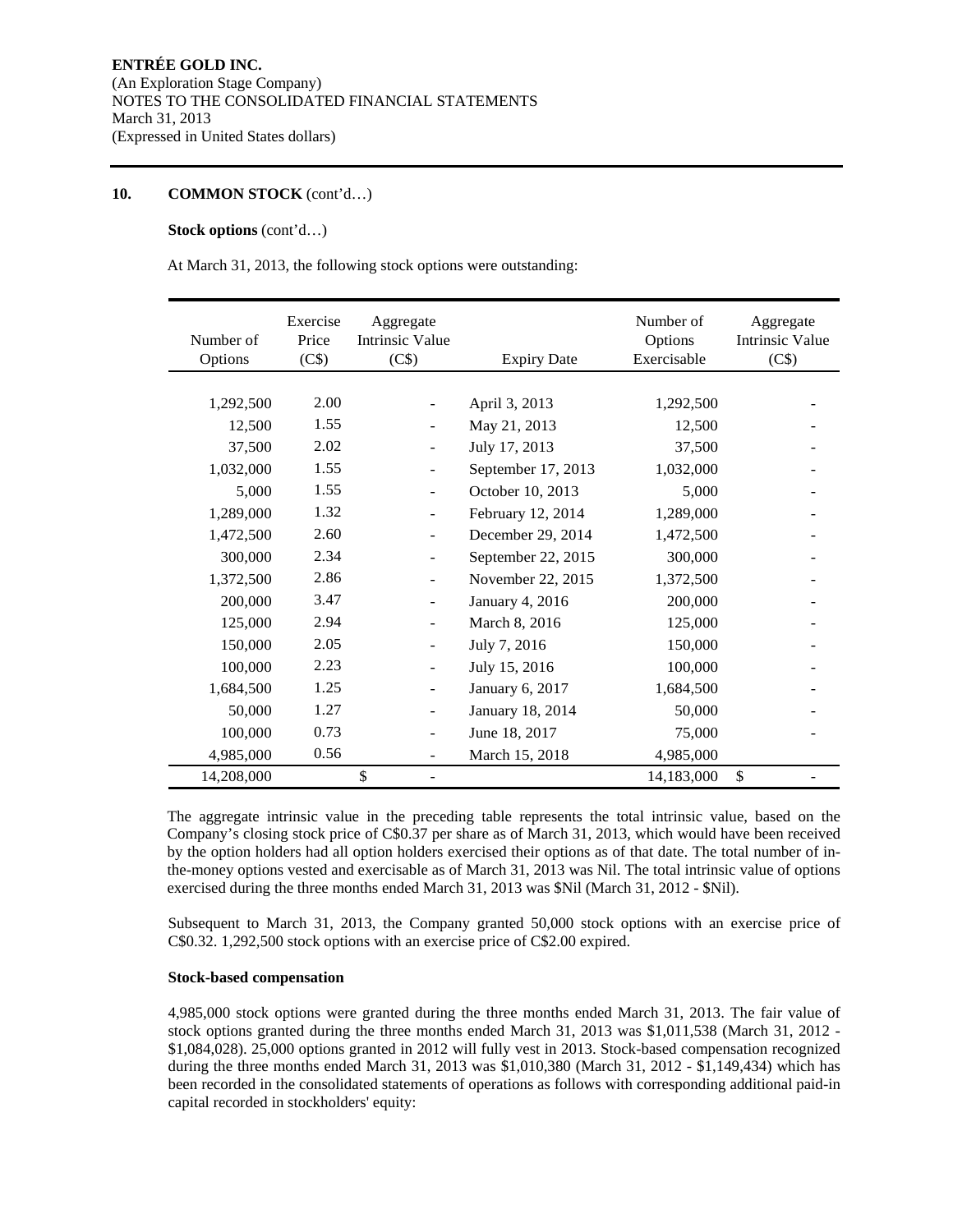## **10. COMMON STOCK** (cont'd…)

**Stock-based compensation** (cont'd…)

|                            |   | Three Months<br>Ended<br>March 31, |  | Three Months |   | Cumulative   |  |    |
|----------------------------|---|------------------------------------|--|--------------|---|--------------|--|----|
|                            |   |                                    |  |              |   | Ended        |  | to |
|                            |   |                                    |  | March 31,    |   | March 31,    |  |    |
|                            |   | 2013                               |  | 2012         |   | 2013         |  |    |
| Exploration                | S | 148,125                            |  | 257,910      | S | 4,222,978    |  |    |
| General and administration |   | 862,255                            |  | 891.524      |   | 19,541,162   |  |    |
|                            |   | 1,010,380                          |  | 1,149,434    |   | \$23,764,140 |  |    |

The following weighted-average assumptions were used for the Black-Scholes valuation of stock options granted:

|                                  | March 31,<br>2013 | March 31,<br>2012 |
|----------------------------------|-------------------|-------------------|
|                                  |                   |                   |
| Risk-free interest rate          | 1.25%             | 1.13%             |
| Expected life of options (years) | 4.3               | 4.9               |
| Annualized volatility            | 76%               | 73%               |
| Dividend rate                    | $0.00\%$          | $0.00\%$          |

### **11. SEGMENT INFORMATION**

The Company operates in one business segment being the exploration of mineral property interests.

Geographic information is as follows:

|                     | March 31,<br>2013 | December 31.<br>2012 |            |
|---------------------|-------------------|----------------------|------------|
|                     |                   |                      |            |
| Identifiable assets |                   |                      |            |
| <b>USA</b>          | \$<br>52,260,026  | - \$                 | 58,094,222 |
| Canada              | 54,438,883        |                      | 3,953,053  |
| Australia           | 1,485,107         |                      | 1,487,117  |
| Mongolia            | 467,262           |                      | 613,723    |
| Other               | 21,026            |                      | 25,415     |
|                     | \$<br>108,672,304 | -\$                  | 64,173,530 |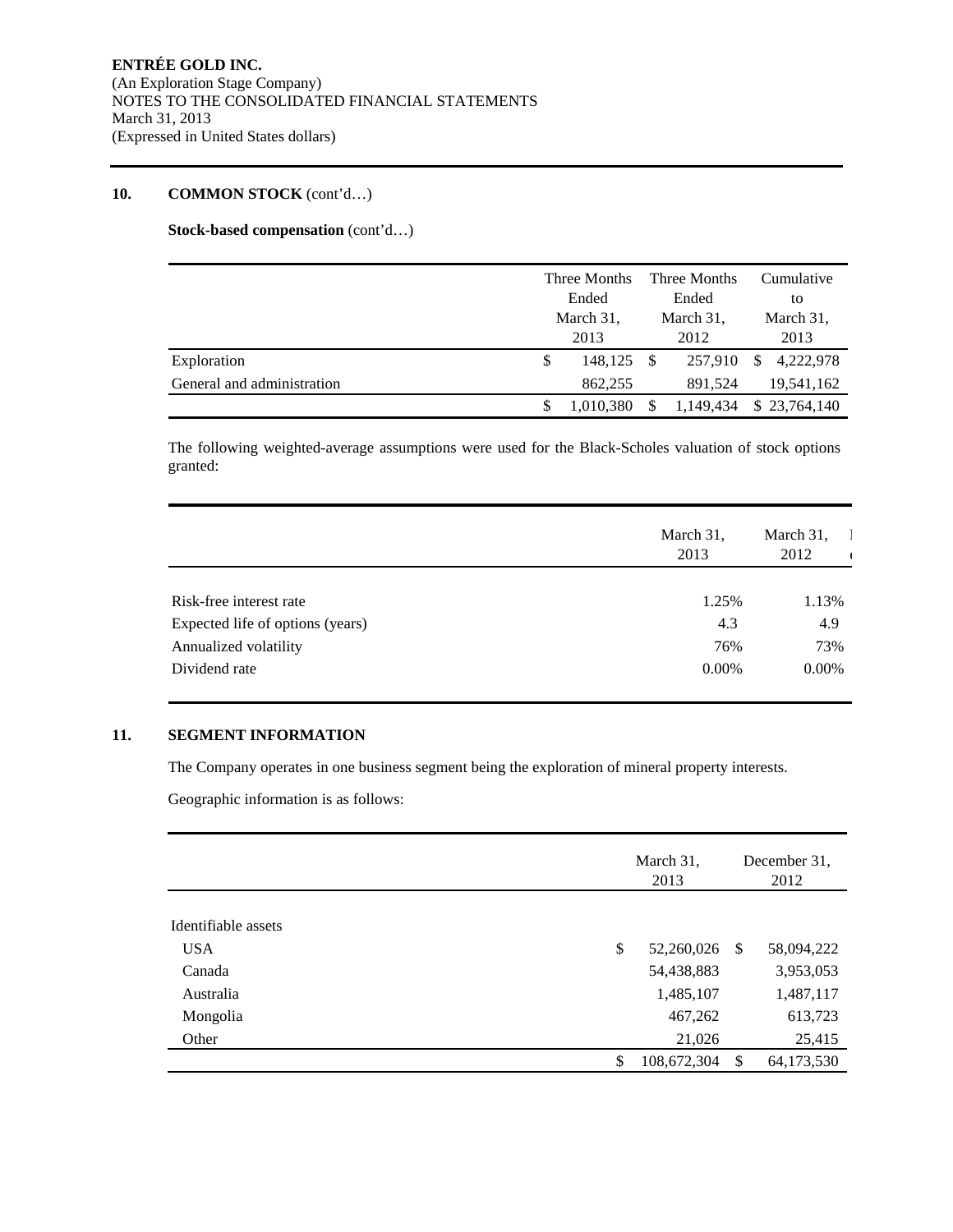#### **12. FINANCIAL INSTRUMENTS**

The Company's financial instruments generally consist of cash and cash equivalents, receivables, deposits, accounts payable and accrued liabilities and loans payable. Unless otherwise noted, it is management's opinion that the Company is not exposed to significant interest or credit risks arising from these financial instruments. The fair value of these financial instruments approximates their carrying values, except as noted below.

The Company is exposed to currency risk by incurring certain expenditures in currencies other than the Canadian dollar. The Company does not use derivative instruments to reduce this currency risk.

Fair value measurement is based on a fair value hierarchy, which requires an entity to maximize the use of observable inputs and minimize the use of unobservable inputs when measuring fair value. The standard describes three levels of inputs that may be used to measure fair value which are:

Level 1 — Quoted prices that are available in active markets for identical assets or liabilities.

Level  $2 -$  Quoted prices in active markets for similar assets that are observable.

Level 3 — Unobservable inputs that are supported by little or no market activity and that are significant to the fair value of the assets or liabilities.

At March 31, 2013, the Company had Level 1 financial instruments, consisting of cash, with a fair value of \$55,107,941.

## **13. ACCUMULATED OTHER COMPREHENSIVE INCOME (OCI)**

|                                                                                     | Three Months<br>Ended<br>March 31,<br>2013 | Three Months<br>Ended<br>March 31,<br>2012 |           |
|-------------------------------------------------------------------------------------|--------------------------------------------|--------------------------------------------|-----------|
| Accumulated OCI, beginning of year:                                                 |                                            |                                            |           |
| Currency translation adjustment                                                     | 3,253,019                                  | \$                                         | 1,901,351 |
|                                                                                     | 3,253,019                                  | $\mathbb{S}$                               | 1,901,351 |
| Other comprehensive income (loss) for the year:<br>Currency translation adjustments | $(583, 198)$ \$                            |                                            | 1,145,471 |
|                                                                                     | $(583, 198)$ \$                            |                                            | 1,145,471 |
| Accumulated OCI, end of year:<br>Currency translation adjustment                    | \$<br>2,669,821                            | <sup>\$</sup>                              | 3,046,822 |
|                                                                                     | \$<br>2,669,821                            | \$                                         | 3,046,822 |